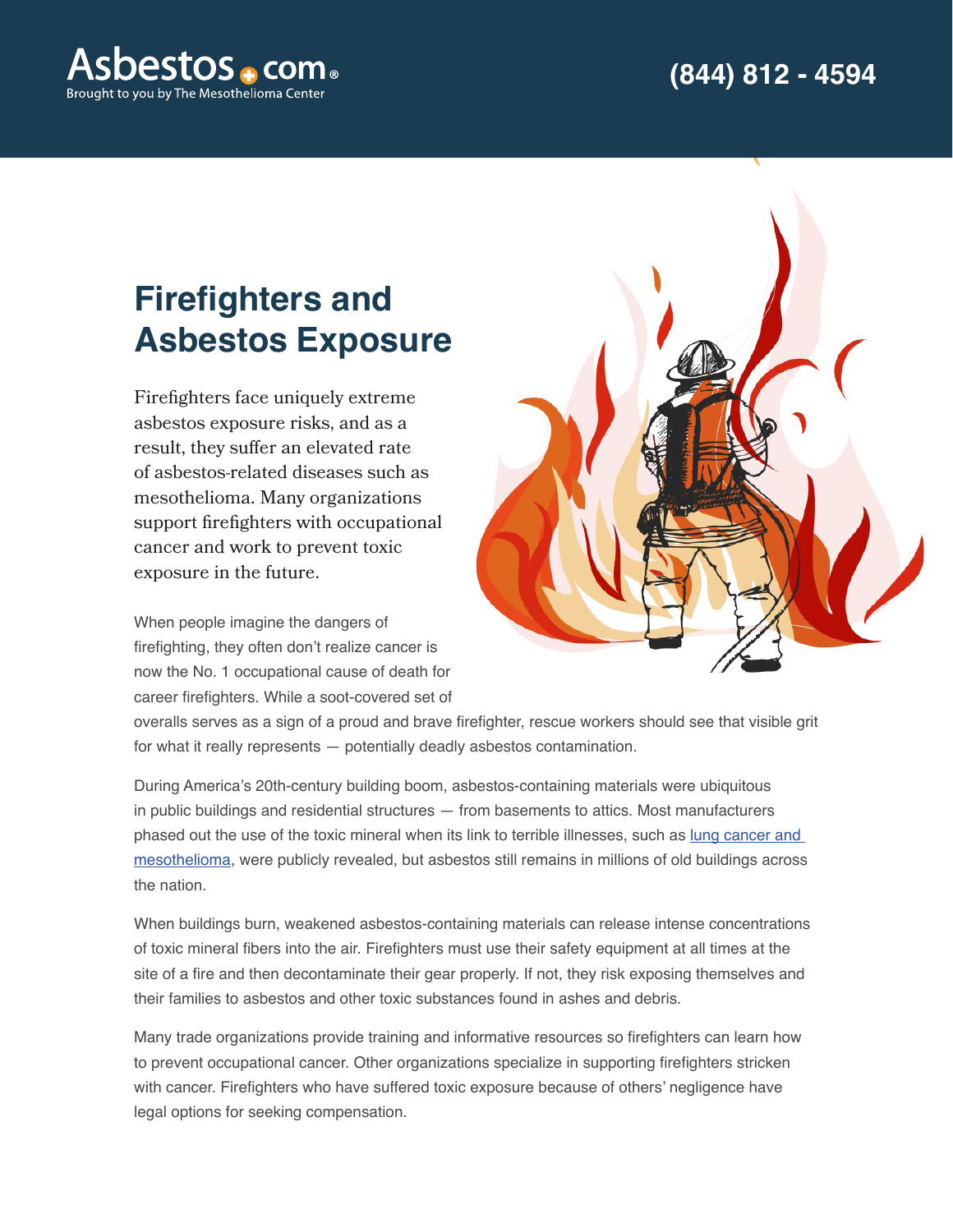

### **FIREFIGHTER QUICK FACTS**

- Face extreme risks of asbestos exposure during rescue operations
- 70 percent of line-of-duty deaths are caused by cancer in general
- 2.29 times more likely to develop mesothelioma due to exposure
- Proper training and procedures can prevent occupational cancer



"We observed about a twofold increase in malignant mesothelioma mortality and incidence compared with the US population."

> **– National Institute for Occupational Safety and Health study of cancer in firefighters**

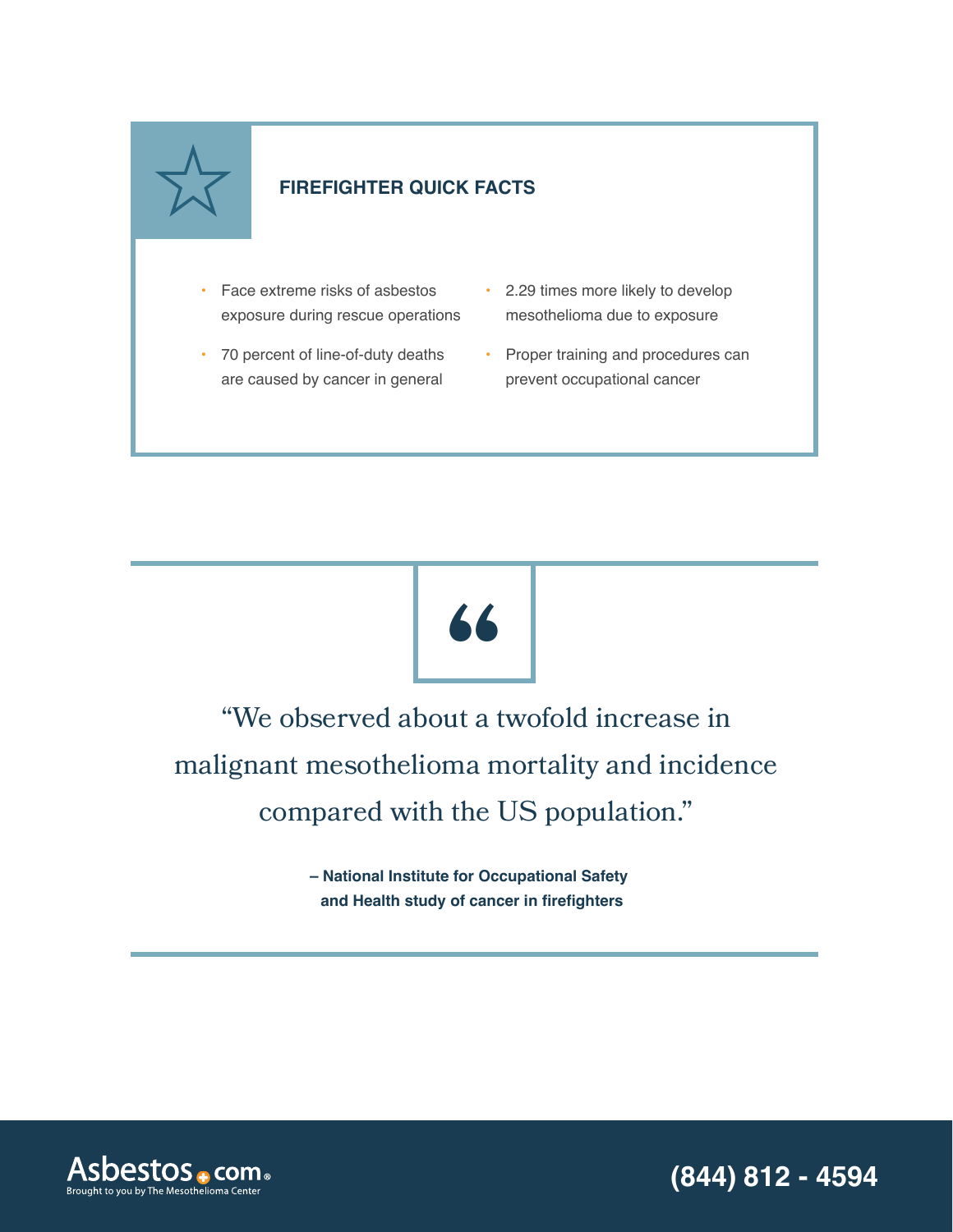

## **Asbestos Diseases Firefighters Face**

When asbestos is disturbed, it releases dust fibers more than 100 times thinner than a human hair.

These microscopic mineral fibers cannot be seen, smelled or tasted. Because they do not chemically react with anything in the body, they cause no immediate symptoms when someone inhales or swallows them.

However, because asbestos fibers never dissolve inside the body, they can become permanently lodged in organs and tissues, causing benign and malignant illnesses to [develop](https://www.asbestos.com/mesothelioma/latency-period/)  [many years later](https://www.asbestos.com/mesothelioma/latency-period/).

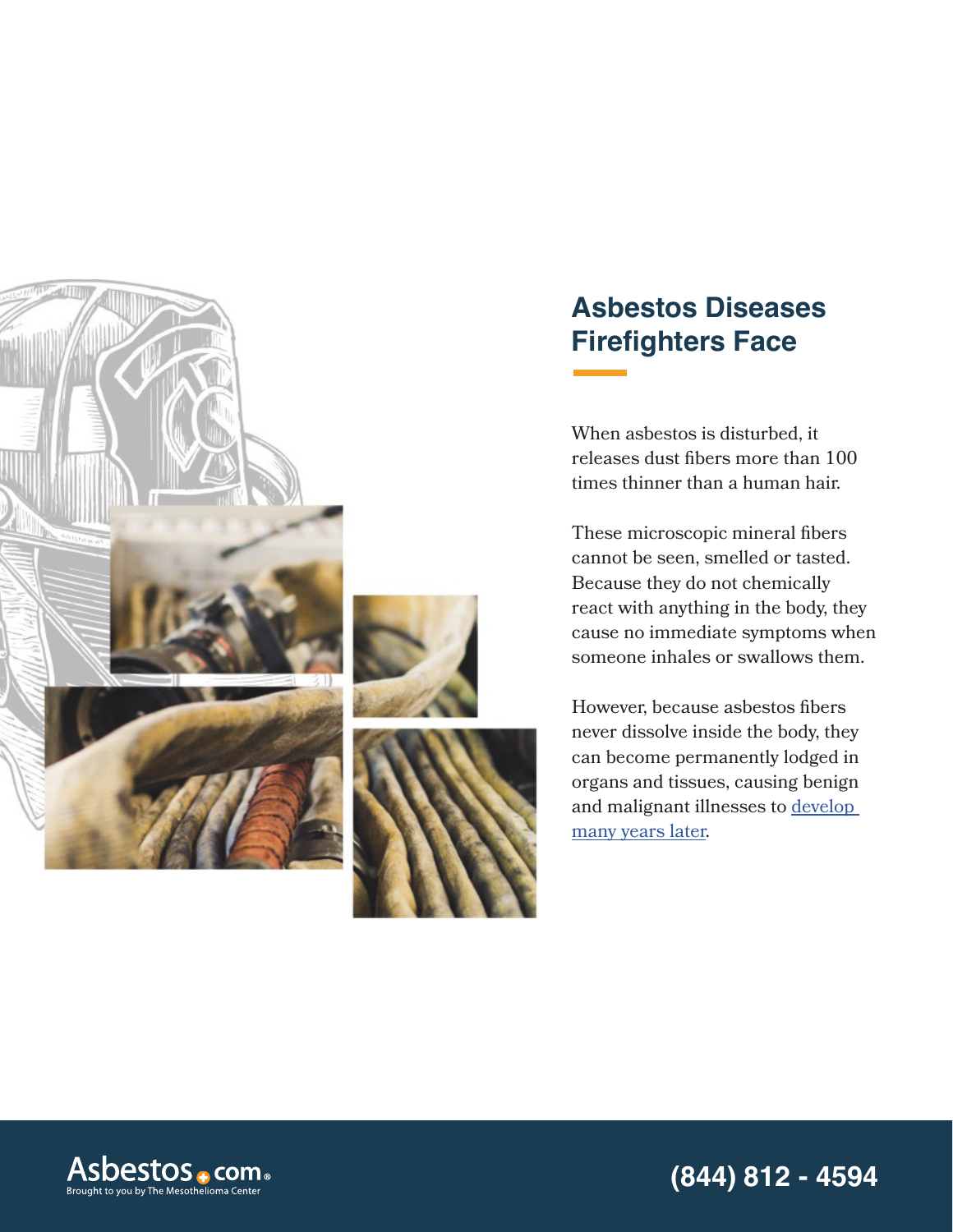**These are some of the conditions related to asbestos exposure:**

#### **Asbestosis**

When asbestos collects in the soft tissue of the lungs, scar tissue may build as the immune system tries to expel the fibers. The buildup of scar tissue gradually stiffens the lungs, making it harder to breathe as the asbestosis progresses.

#### **Lung Cancer**

Lung cancer is usually caused by smoking tobacco products, but each year, many thousands of cases also trace back to asbestos exposure. Asbestos-related lung cancer kills more Americans than any other asbestos-related illness.

#### **Pleural Plaques and Thickening**

Once inside the body, asbestos fibers can also migrate into the pleura, which is the tissue lining around the lungs. Irritation from lodged asbestos fibers may lead to development of hard plaques or scarring in the two layers of the pleural lining, which can make breathing painful.

#### **Mesothelioma**

[Mesothelioma](https://www.asbestos.com/mesothelioma/) is a rare and aggressive form of cancer caused by asbestos exposure. Most cases affect the pleural lining, endangering the lungs, heart and chest wall, but a large fraction of cases develop in the peritoneal lining of the abdomen, potentially spreading into the organs of the gut.

In 2013, the Occupational Health and Safety Administration (OSHA) announced a novel finding from its research study into the medical history of almost 30,000 American firefighters. Compared to the average American, firefighters are more than twice as likely to develop mesothelioma, the signature cancer of asbestos.

According to the OSHA study, firefighters also face elevated rates of many other types of cancer because of toxic chemicals released when a building burns. However, the extremely high incidence of mesothelioma found by the study points to the risky type of occupational asbestos exposure firefighters face.

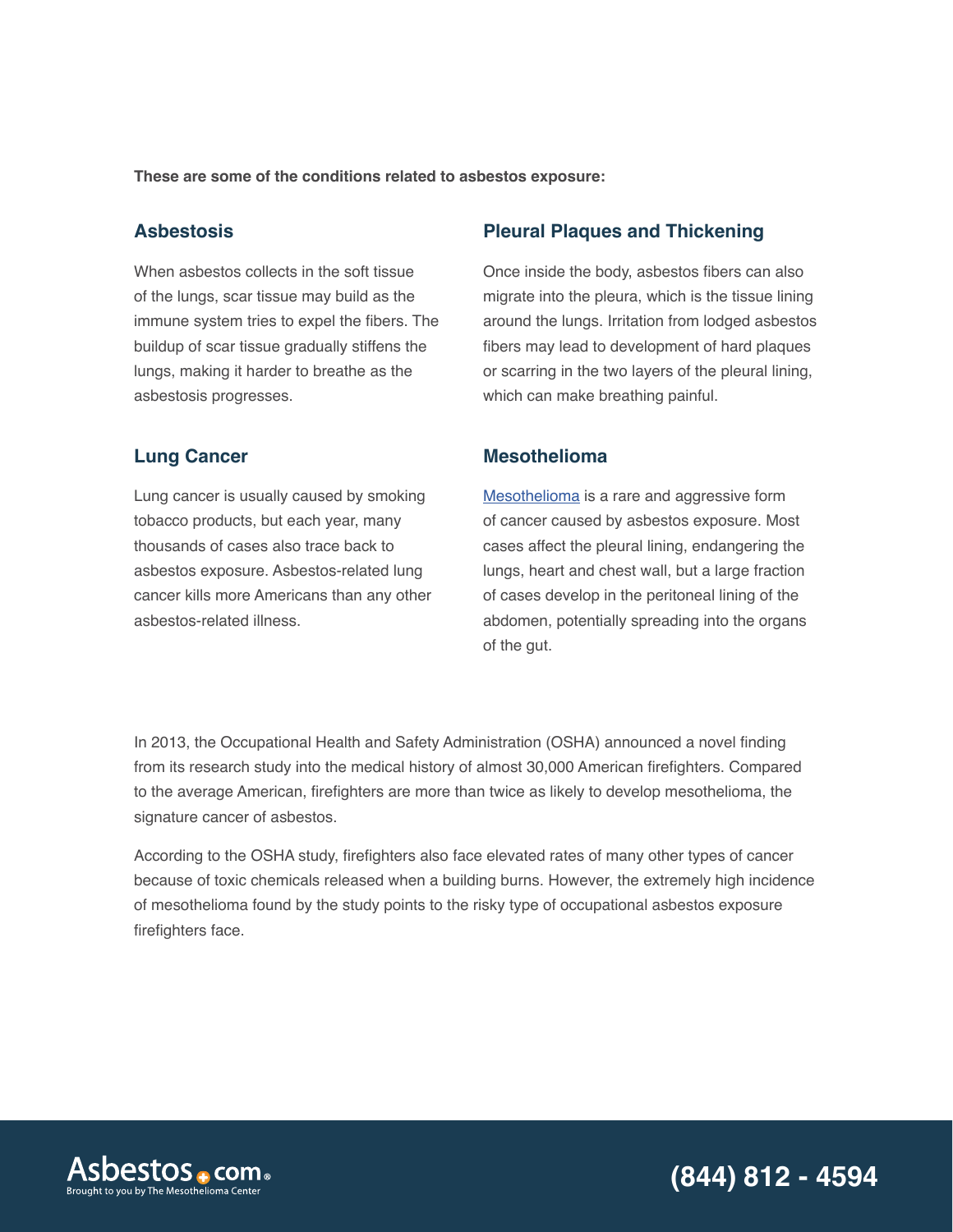## **Firefighters at Greater Risk of Asbestos Exposure**

From the 1930s to the 1970s, American manufacturers mixed asbestos into a range of building materials as a cheap way to make almost anything more durable.

**Common asbestos-containing building materials included:**

- Cement floors, sheets and siding
- Roof shingles and sealant
- Vinyl tiles, flooring and wallpaper
- Adhesives for flooring, wall panels and ceiling tiles Spray-on coating and fireproofing
- Plastic and millboard for electrical panels
- Pipe, duct and attic insulation
- Insulation for boilers, furnaces and appliances
- 

The list of asbestos products goes on. In most circumstances, these materials fall into two categories: Friable materials (such as old pipe insulation) that can release asbestos fibers easily, and nonfriable materials (such as vinyl tiles) that keep asbestos fibers fixed in place.

In a disaster situation, however, all materials are effectively friable.

This is what sets firefighters apart from other tradesmen at risk of asbestos exposure. Most occupational asbestos exposure happens little by little on a regular basis. But for firefighters, exposure may come in the form of a single encounter with asbestos-contaminated smoke or debris.



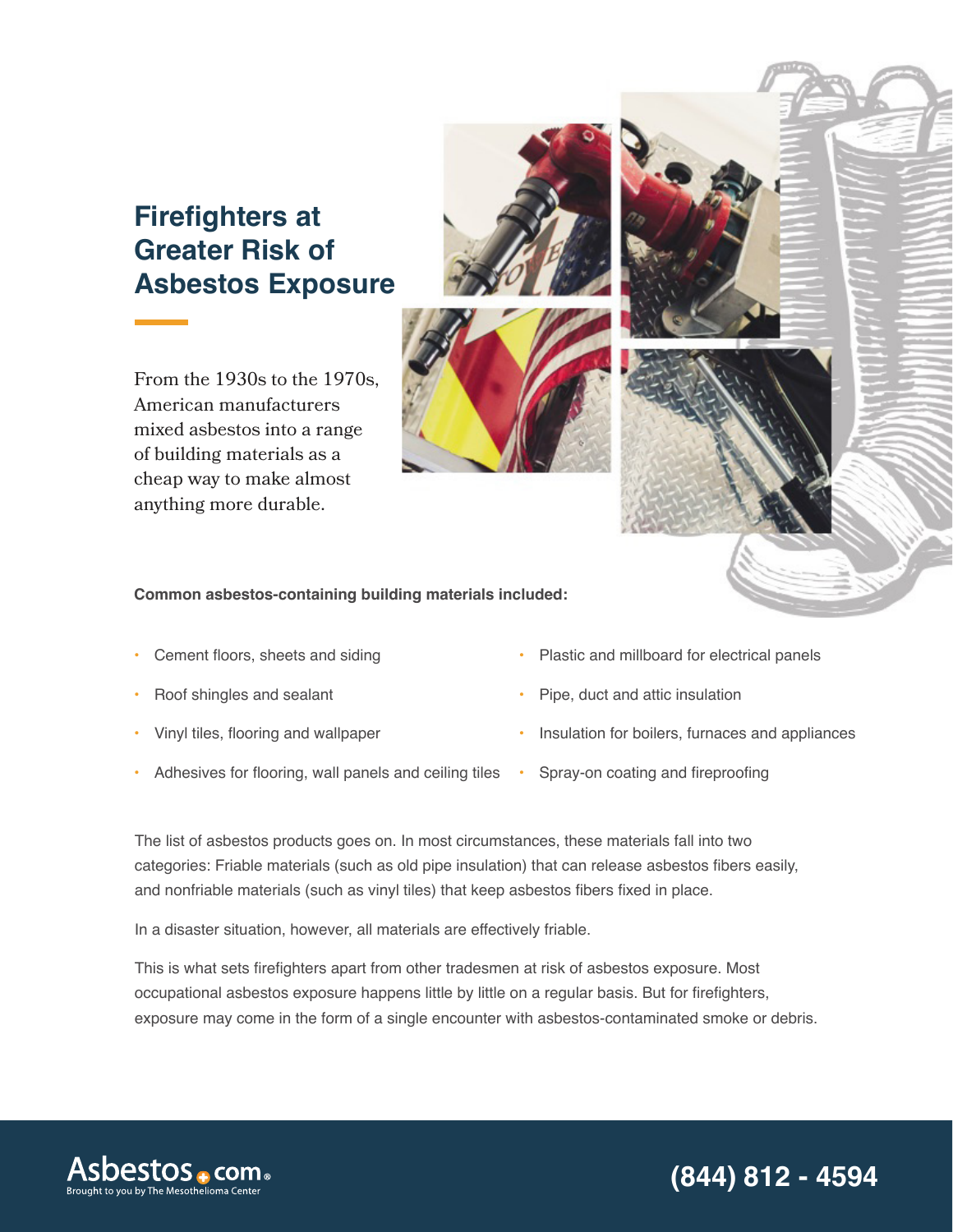"Our firefighters cannot help the public if they're not kept as safe as possible. In the end, all we want is for this department and this leadership to do their job and put firefighters and public safety first."

> **– Hawaii Fire Fighters Association President Bobby Lee to Hawaii News Now**

#### **Firefighters Exposed to Asbestos During 9/11**

When the towers of the World Trade Center fell on 9/11, they released a massive dust cloud of heavy metals, burning plastics and hundreds of tons of pulverized asbestos. In the following months, thousands of firefighters from across the country joined the members of the New York Fire Department in digging through the contaminated rubble, often without respiratory protection.

As a result, first responders exposed to WTC dust suffer high rates of fatal lung diseases and dozens of different types of cancer.

The death toll is set to rise for decades to come because many types of cancer, including mesothelioma and asbestos-related lung cancer, typically do not develop for at least 20 years after exposure.

The toxic exposure tragedy caused by the 9/11 attacks illustrates the absolute necessity of wearing personal protective equipment (PPE) at all times around a disaster site.

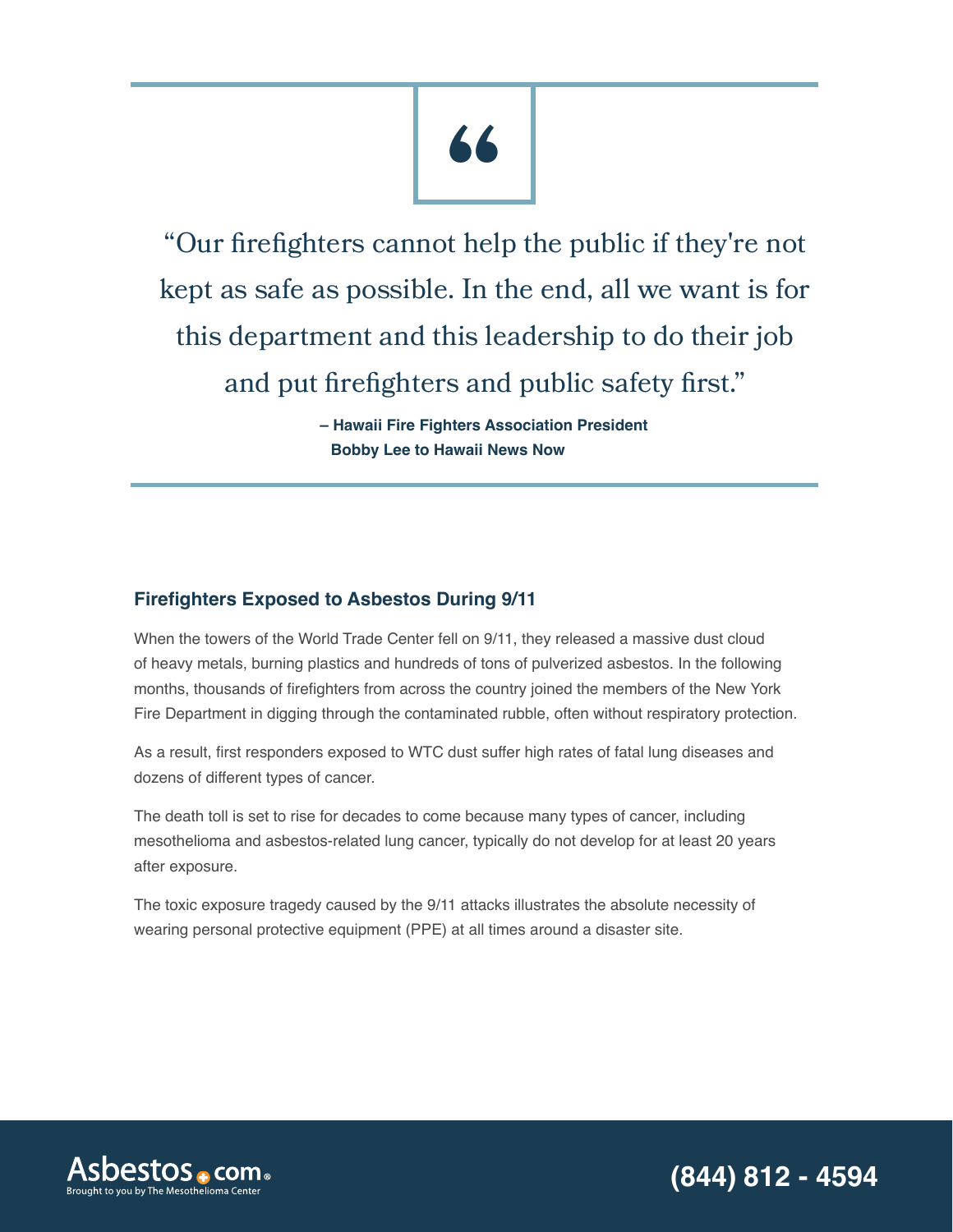

## **How Can Firefighters Avoid Asbestos Exposure?**

In 2013, the Firefighter Cancer Support Network (FCSN) assembled a panel of experts to create a detailed list of ways firefighters can protect themselves from occupational cancer. By following these key recommendations, firefighters can guard against benign diseases such as asbestosis and pleural thickening as well.

#### **Keep SCBA On During Overhaul**

It is essential to wear respiratory protection at all times during a firefighting operation. Many firefighters inhale asbestos and other toxic substances because they only use their selfcontained breathing apparatus (SCBA) when there is an immediate threat from fire and smoke.

Opening walls, pulling down ceilings and searching through debris in the aftermath of a fire are precisely the types of activities that can disturb weakened asbestos materials and stir up toxic dust. Keeping debris wet can minimize the amount of dust in the air.

#### **Decontaminate Gear Thoroughly**

Before leaving the site of a fire, firefighters should wash the bulk of the hazardous soot off their tools, personal protective equipment and skin using wet wipes or a hose.

After leaving the site, firefighters should decontaminate PPE according to the National Fire Protection Assocation standard (NFPA 1851) at the station or sending dirty PPE to an appropriate cleaning facility. Firefighters must decontaminate storage areas for PPE as well.

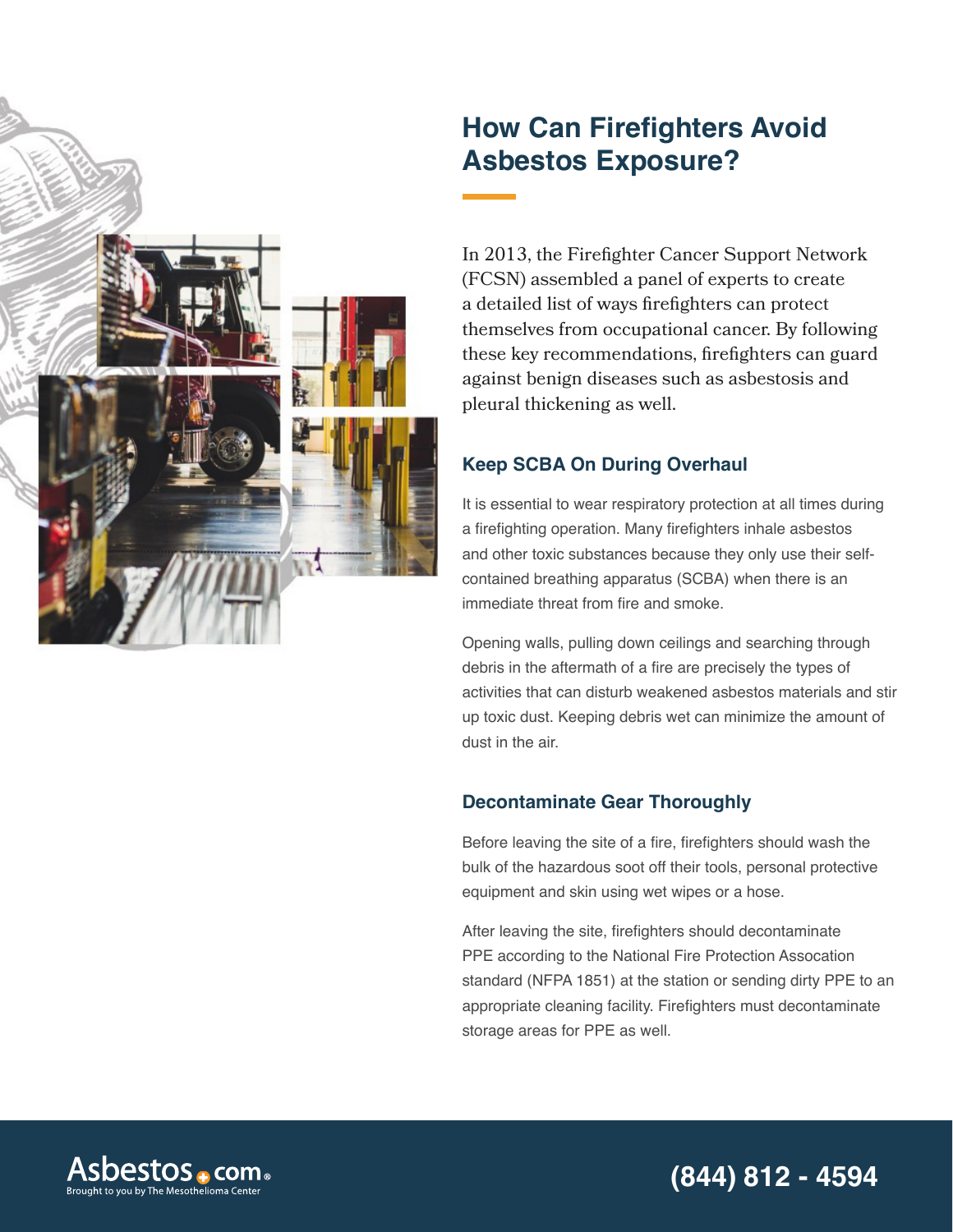# **"**

"Cancer is the most dangerous and unrecognized threat to the health and safety of our nation's firefighters."

**– Firefighter Cancer Support Network**

#### **Don't Bring Home Toxic Materials**

Firefighters must keep contaminated PPE and clothes isolated from living and sleeping quarters. To avoid secondhand asbestos exposure, firefighters should shower at the station before returning home to their families.

In particular, volunteer firefighters must change and wash their clothes immediately after a fire, and they should avoid bringing contaminated gear and clothes into their cars and homes.

#### **Get the Safety Training You Need**

Proper training is crucial to avoiding asbestos exposure. If fire departments do not take the initiative in offering training, firefighters must be proactive in requesting it.

The Firefighter Cancer Support Network, International Association of Fire Fighters and other groups offer cancer awareness and prevention courses at fire training academies, fire service conferences and online. These organizations also offer training instructors can take back with them to their local fire departments.

#### **Stay Safe During Routine Activities**

Unfortunately, asbestos exposure is also a danger to firefighters in nonemergency situations. Firefighters have often encountered asbestos-containing materials when making repairs to old firehouses and preparing abandoned buildings for training exercises.

The intentional burning of a building for fire training is considered a demolition as far as federal asbestos regulations are concerned. That means the building must be inspected and asbestos materials must be properly removed before the fire training.

#### **Get Regular Screening for Occupational Diseases**

Even the most thorough precautions will not remove all the environmental hazards firefighters face or reverse the effects of past toxic exposures.

For this reason, firefighters should receive annual medication examinations. They should keep their doctors informed of exposure to any toxic materials. [Early detection](https://www.asbestos.com/mesothelioma/diagnosis.php) is essential to the effective treatment of occupational cancers such as mesothelioma.

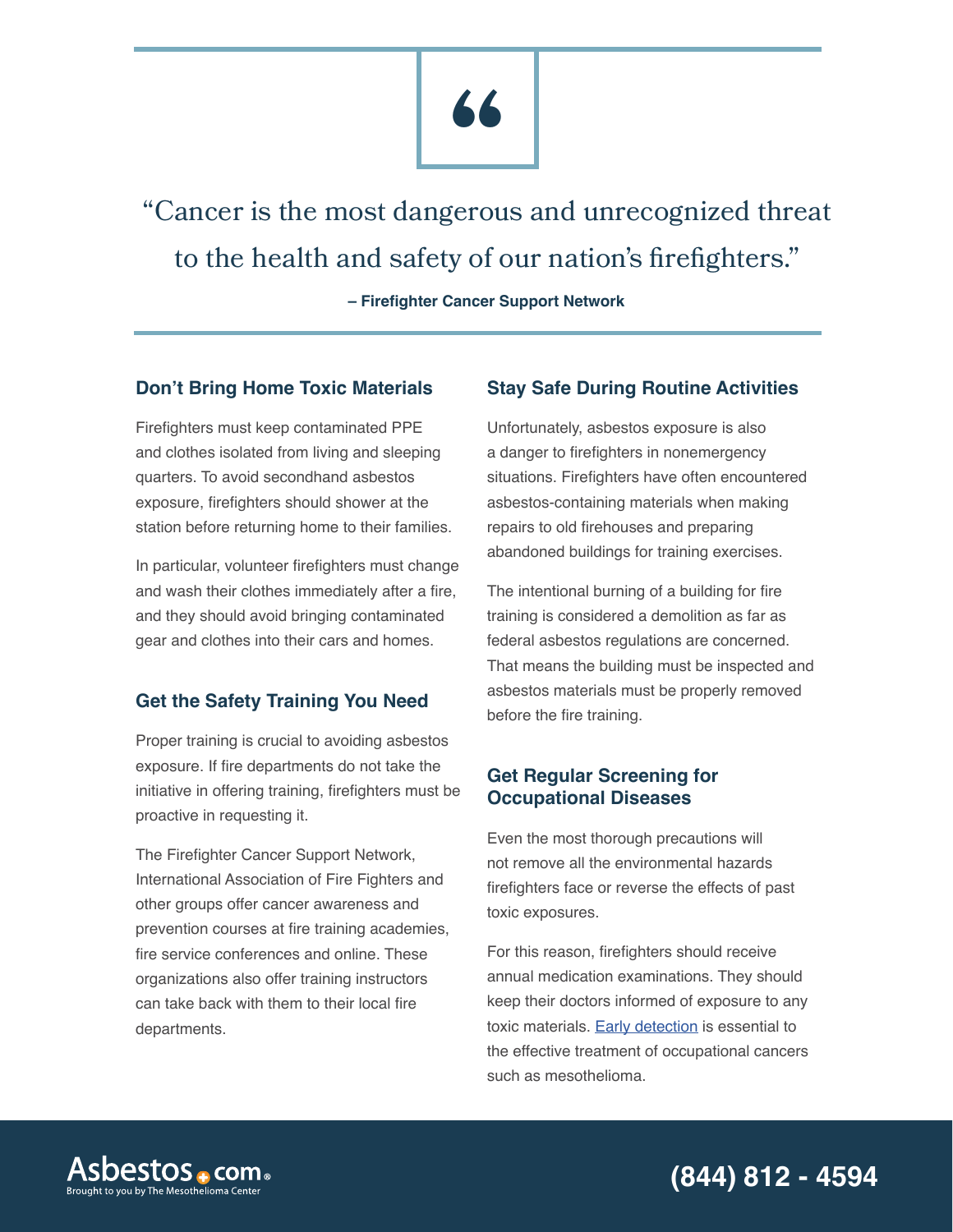## **How Can Firefighters Be Compensated?**

The link between cancer and firefighting has been well established in the scientific community. The government is starting to catch up by offering workers' compensation, medical benefits and death benefits. Although coverage and criteria vary by state.

At the federal level, the government passed the Zadroga Act in 2010 to create the World Trade Center Health Program. It was created in recognition of the lung conditions caused by 9/11 and other long-term effects. In 2015,

the health program's funding was extended for 75 years to ensure lifetime medical treatment and monitoring for people exposed to the toxic dust of the fallen towers.

Today, the program tracks the health of more than 70,000 rescue workers and survivors. All firefighters who participated in the 9/11 recovery operation are encouraged to enroll in the World Trade Center Health Registry.

Previously, New York City first responders were forced to seek compensation by filing a lawsuit in 2003. The basis of the complaint: Government officials had not provided sufficient warning about the dangerous chemicals in the 9/11 dust and debris. In 2010, the city offered a \$657 million



settlement that would be distributed among about 10,000 claimants based on each person's severity of exposure and illness.

Firefighter lawsuits have also arisen because of asbestos exposure in training exercises. In 2010, for example, 49 firefighters sued the city of Everett, Washington, over an asbestos exposure that occurred in July 2007. Though at least one fire official knew the city-owned homes they were training in contained asbestos, officials did not warn the firefighters nor direct them to wear SCBA.

In 2011, the city [settled the lawsuit](https://www.asbestos.com/news/2011/12/27/firefighters-receive-lifetime-health-monitoring-after-dangerous-asbestos-exposure/) by agreeing to pay for lifetime medical monitoring and medical costs up to \$750,000 for the 49 firefighters.